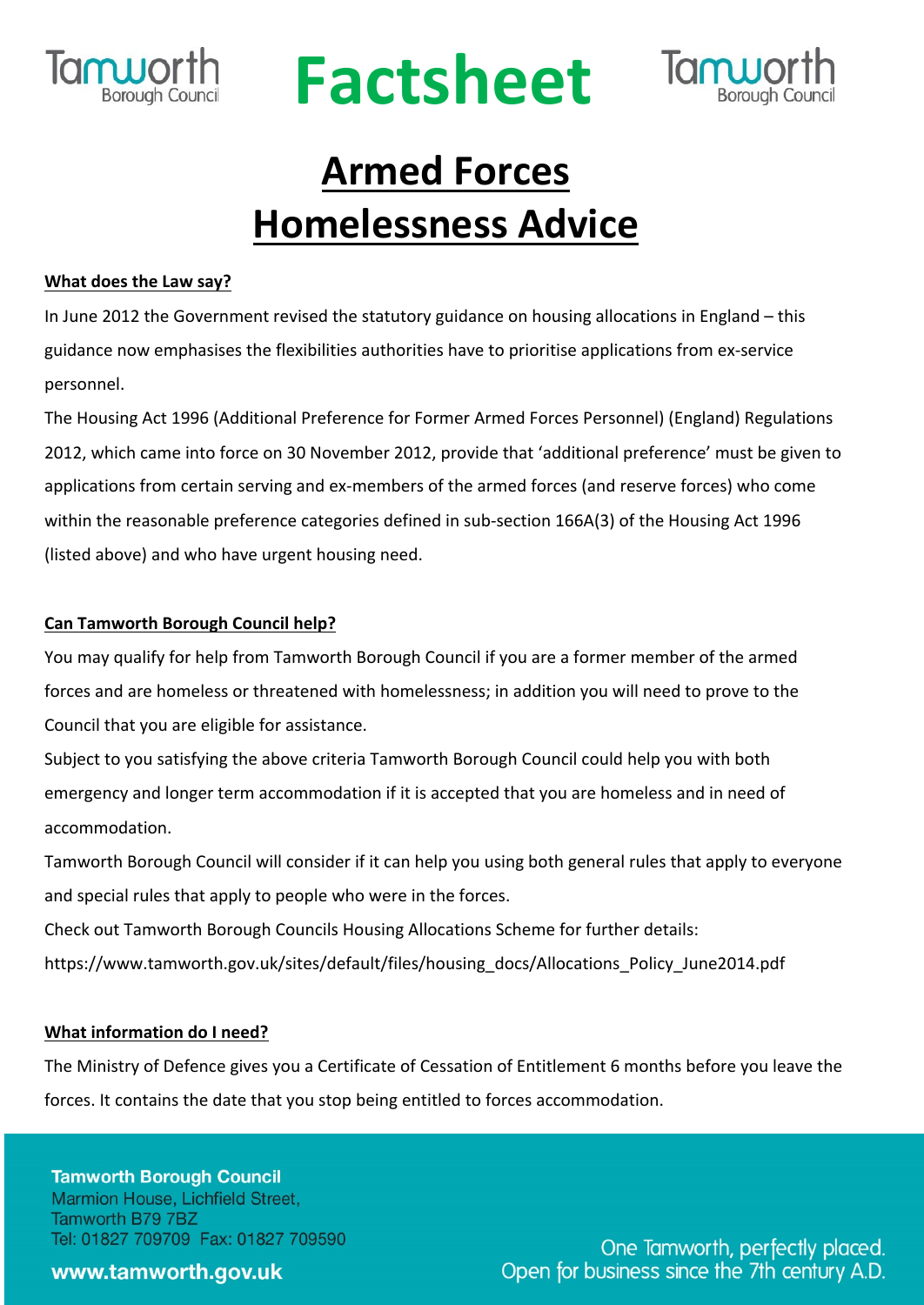

# **RUPOLING Factsheet**



Apply to the council for help with housing when you receive the certificate if you think you might be homeless on discharge.

The Council will treat you as 'threatened with homelessness' 56 days before the certificate expires and look into your situation. As part of the support offered to you we will complete a Personalised Housing Plan with you and agree actions for both you and the Council to undertake.

| <b>Name of</b>         | Who they can help                    | <b>Contact details</b>          |
|------------------------|--------------------------------------|---------------------------------|
| <b>Organisation</b>    |                                      |                                 |
| Staffordshire          | The Staffordshire Armed Forces       | Tel: 01785 276537               |
| <b>Armed Forces</b>    | Covenant Partnership is working      |                                 |
| Covenant               | with the armed forces to help and    | Website:                        |
|                        | former<br>and<br>support<br>current  | https://www.staffordshire.gov.  |
|                        | their<br>service<br>personnel<br>and | uk/community/armed-             |
|                        | families in the local area.          | forces/Armed-Forces-            |
|                        |                                      | Community-Covenant-.aspx        |
| Veterans gateway       | A new 24 hour Gateway service        | Telephone: 0808 802 1212        |
|                        | will help veterans access the        | Text: 81212                     |
|                        | support they need quickly and        |                                 |
|                        | easily as they transition from       | Website:                        |
|                        | military to civilian life.           | www.veteransgateway.org.uk      |
|                        |                                      |                                 |
| The Royal British      | The<br>Royal British Legion<br>can   | Tel: 0808 802 8080              |
| Legion                 | provide support to ex-Service        |                                 |
|                        | people and their dependents who      | Website:                        |
|                        | are suffering financially, including | www.support.britishlegion.org.  |
|                        | those who need urgent assistance     | uk                              |
|                        | to get through a temporary crisis,   |                                 |
|                        | such as homelessness.                |                                 |
| <b>SSAFA</b>           | SSAFA provide housing advice to      | Tel: 0800 731 4880              |
|                        | people currently servicing in the    |                                 |
|                        | Forces and ex-services personal      | Website: www.ssafa.org.uk       |
|                        | and their families.                  |                                 |
| <b>Citizens Advice</b> | A wide variety of advice for $ex -$  | Tel: 03444 111 444              |
| <b>Bureau</b>          | service personal including housing   |                                 |
|                        | advice and financial assistance.     | Website:                        |
|                        |                                      | https://www.citizensadvice.org. |
|                        |                                      | uk/                             |

# **Support Services Contact**

**Tamworth Borough Council** Marmion House, Lichfield Street, Tamworth B79 7BZ Tel: 01827 709709 Fax: 01827 709590

www.tamworth.gov.uk